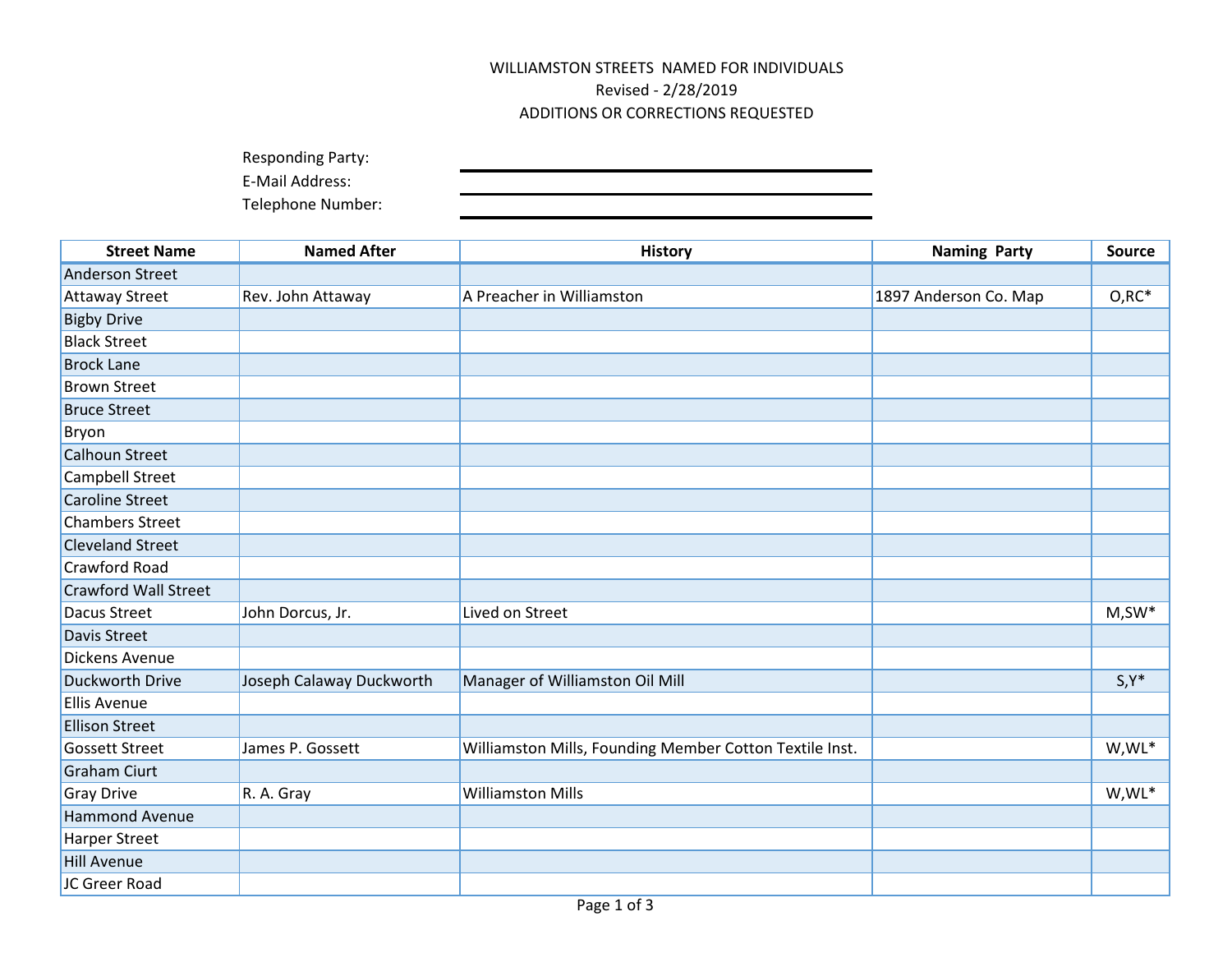## WILLIAMSTON STREETS NAMED FOR INDIVIDUALS Revised - 2/28/2019 ADDITIONS OR CORRECTIONS REQUESTED

| <b>Responding Party:</b> |  |
|--------------------------|--|
| E-Mail Address:          |  |
| Telephone Number:        |  |

| <b>Street Name</b>      | <b>Named After</b>         | <b>History</b>                                     | <b>Naming Party</b> | <b>Source</b> |
|-------------------------|----------------------------|----------------------------------------------------|---------------------|---------------|
| Jegue Street            |                            |                                                    |                     |               |
| <b>Keys Drive</b>       |                            |                                                    |                     |               |
| Kilgore Street          |                            |                                                    |                     |               |
| Lewis Circle            |                            |                                                    |                     |               |
| Long Thompson Drive     |                            |                                                    |                     |               |
| Mackey Street           |                            |                                                    |                     |               |
| Mahaffey Road           |                            |                                                    |                     |               |
| Major Road              |                            |                                                    |                     |               |
| <b>Mattison Road</b>    |                            |                                                    |                     |               |
| <b>Mattison Street</b>  |                            |                                                    |                     |               |
| <b>Mauldin Street</b>   |                            |                                                    |                     |               |
| <b>McAlister Street</b> |                            |                                                    |                     |               |
| <b>McDonald Avenue</b>  |                            |                                                    |                     |               |
| Milwee Court            |                            |                                                    |                     |               |
| <b>Parker Drive</b>     |                            |                                                    |                     |               |
| Patterson Drive         |                            |                                                    |                     |               |
| Payne                   |                            |                                                    |                     |               |
| <b>Prince Street</b>    | Washington L. Prince       | Farmer, Civil War Veteran                          |                     | $S, Y^*$      |
| Ragsdale Street         |                            |                                                    |                     |               |
| <b>Randal Street</b>    |                            |                                                    |                     |               |
| <b>Ridley Sttreet</b>   |                            |                                                    |                     |               |
| Roberts Bl              |                            |                                                    |                     |               |
| <b>Rogers Street</b>    |                            |                                                    |                     |               |
| <b>Scott Street</b>     |                            |                                                    |                     |               |
| <b>Shaw Drive</b>       |                            |                                                    |                     |               |
| ShirleyDrive            |                            |                                                    |                     |               |
| <b>Stewart Street</b>   |                            |                                                    |                     |               |
| Sullivan Street         | George Washington Sullivan | General merchant, Banking interests, State Senator |                     | $S, Y^*$      |